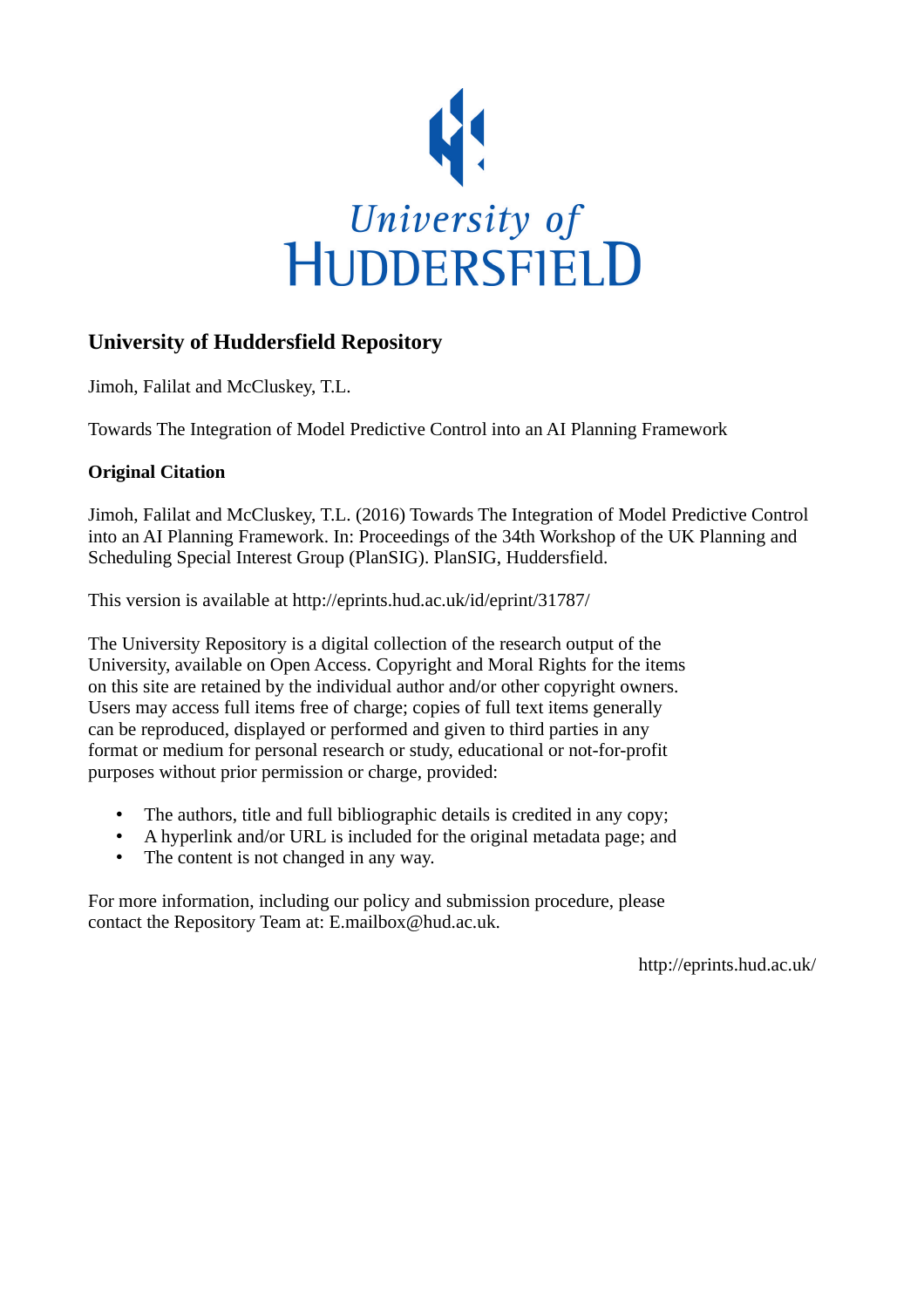## Towards The Integration of Model Predictive Control into an AI Planning Framework

Falilat Jimoh and Thomas L. McCluskey PARK Research group University of Huddersfield

#### Abstract

This paper describes a framework for a hybrid algorithm that combines both AI Planning and Model Predictive Control approaches to reason with processes and events within a domain. This effectively utilises the strengths of search-based and model-simulation-based methods. We explore this control approach and show how it can be embedded into existing, modern AI Planning technology. This preserves the many advantages of the AI Planning approach, to do with domain independence through declarative modelling, and explicit reasoning, while leveraging the capability of MPC to deal with continuous processes computation within such domains. The developed technique is tested on an urban traffic control application and the results demonstrate the potential in utilising MPC as a heurisic to guide planning search.

#### Introduction

The area of domain independent planning involves modelling a system in a knowledge-based way, with declarative data structures representing goals, states, resources, actions to mention a few, and creating tools that can reason about them logically. Plans are created as output to achieve goal conditions in a future state. As well as the flexibility of input language, a characteristic of this approach is that the human user can understand and inspect the output plan, to help validate the approach, and to promote a mixedinitiative interaction with the system operators. Automated planning and scheduling is increasingly been used to solve real-world planning problems. Current limitations in stateof-the-art planning algorithms present significant limitations when trying to plan for domains which contains continuous numeric change. Few planning engines can input models described by continuous processes, and the computational complexity of the planning problem can be prohibitive without an appropriate planning approach or strong heuristics.

Control Engineering researchers, on the other hand, have developed techniques to control a continuous process by the varying of a control variable over a fixed time horizon. The advantages of Control Engineering approaches in this area, such as embedded in the popular "Model Predictive Control"(MPC) technique, is that they can work with dynamical systems described as continuously changing processes, and

output controls that take into account future events. On the other hand, these approaches are not as flexible as the AIP & S approaches.

This work aims to inegrate Control Engineering and AI Planning techniques by formulating plan generation algorithms which combine the advantages of both approaches into one unified approach[\(Jimoh 2015\)](#page-7-0). The algorithms should be able to produce readable plans to achieve goal conditions where the dynamical system model includes continuous processes. In this paper, a hybrid approach is presented where the Model Predictive Control (MPC) approach is used in conjunction with a traditional state-based planning system. This allows for the effective planning of both logical and numerical change in a problem specification.

The resulting approach, Model predictive control Approach to Continuous Planning (MACOP), is able to generate plans in domains containing actions, events and processes; discrete, real-valued, and interval-valued fluents; and continuous change to quantities. While there has been a growing amount of interest in seeking to unite work in control engineering and AI hybrid planning (e.g. (Löhr et al. [2012\)](#page-7-1), MACOPs novel contribution is to use the control output from an MPC routine as a heuristic within an AI planner - that is to guide forward search planning using a discretized problem and domain model.

This paper describes an implementation of the planner used to control the light signals in the application area of urban traffic conntrol using a flow model of traffic. We are targeting those applications which require a plan to be generated a priori (rather than planning in a tight plan-execution loop), such as in Urban Traffic Control (UTC). While given the uncertainty in the UTC area, a plan - re-planning loop is often necessary, but there is also a requirement to validate such automated strategies by inspection prior to execution (e.g the problem to be solved might be planning for a known road closure or predicted saturated road conditions). This paper shows the feasibility of using this kind of hybrid approach to generate plans for such problems involving hybrid states. While the paper describes a domain dependent planner, we propose that the framework could be used with an existing planner as the basis for a domain independent version.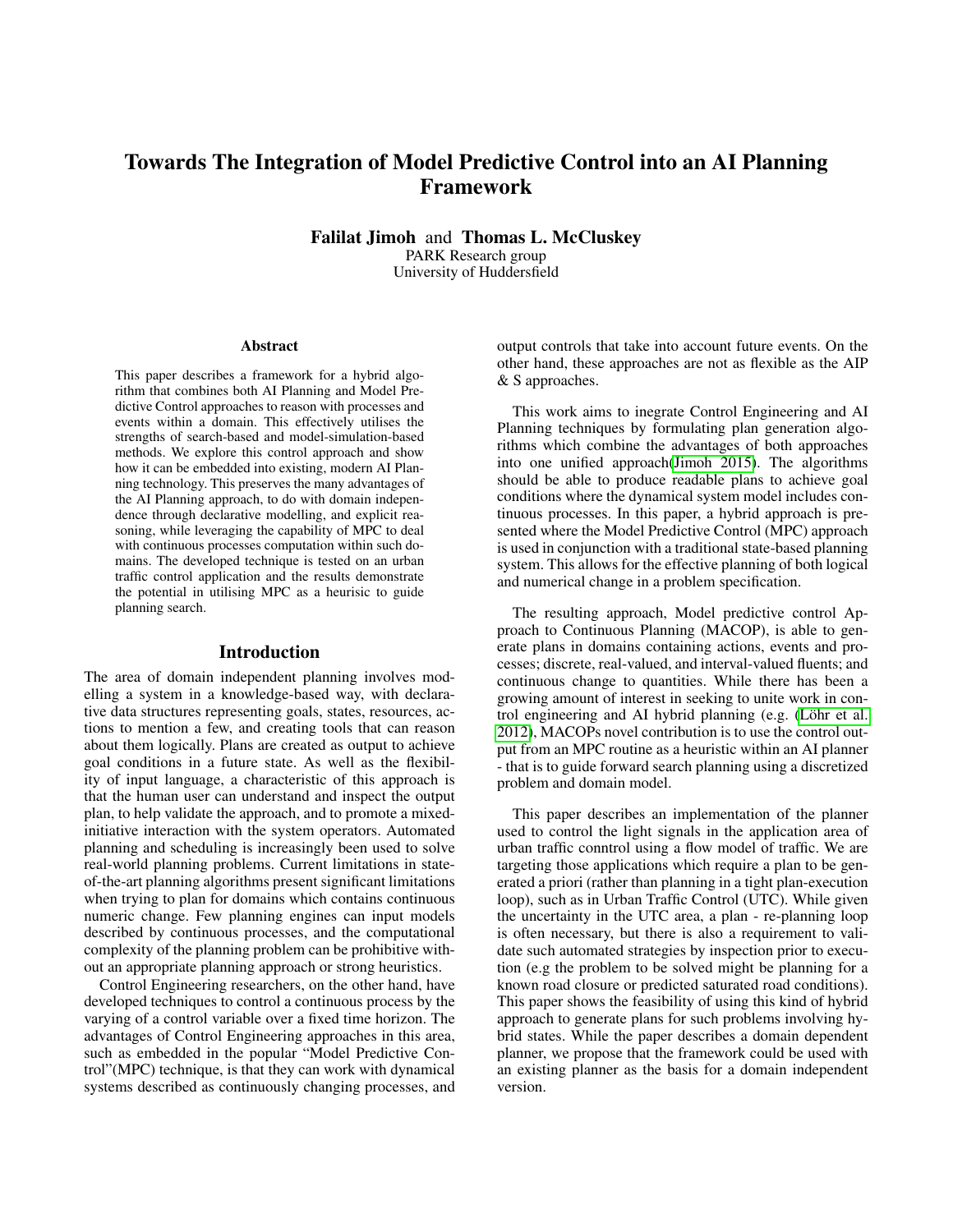### Background

Predictive controls are a branch of Control Engineering that are used in adapting and forecasting the future trend of control processes in other to manipulates it inputs for a desirable result in a future time. There exist different types of predictive controls, for example, the Receding Horizon Predictive Control(RHC); the Generalised Predictive Control (GPC) and the Model Predictive Controls (MPC). MPC is used to predict the future behaviour of processes or output of a system over a period of time in the future. This is achieved by computing the future input variables at each step while minimising a cost function under disparity constraints on the manipulated controls and controlled variable. MPC applies only the first set of control variables on the controlled system and repeats the previous step with new measured numeric variables (Veselý, Rosinov, and Foltin [2010\)](#page-8-0). MPC has attracted notable attention in the control of dynamic systems and has gained an important role in process control. It was developed in the industrial area as an alternative algorithm control to the conventional Proportional Integrate Derivative [\(Bennett 1993\)](#page-7-2) (PID) due to it ability to reason with the *model* of a system under consideration. The MPC formulation integrates optimal control, stochastic control, control of processes with dead time, multi-variable control and future references when available [\(Camacho and](#page-7-3) [Bordons 1999\)](#page-7-3). There are various MPC algorithms, these algorithms has been constantly improved and refined to increase its robustness for real time processes [\(Tay 2007;](#page-8-1) [Al-Gherwi, Budman, and Elkamel 2011\)](#page-7-4).

Automated Planning with continuous processes allows us to model actions, process and events as part of domain operators. This extends temporal planning by considering constantly changing state variables with respect to time. Automated planning in domains which are represented with rich notations has long been a great challenge for AI [\(Bresina et](#page-7-5) [al. 2013\)](#page-7-5). For instance, changes occurring due to fuel consumption, continuous movement, or environmental conditions may not be adequately modelled through instantaneous or even durative actions; rather these require modelling as continuously changing processes. The combination of time dependent problems and numeric optimisation problem create a more challenging and hard task of time-dependent metric fluents.

One of the earliest works that involves planning with continuous processes includes the Zeno system [\(Penberthy and](#page-7-6) [Weld 1994\)](#page-7-6). In this case, processes are described using differential equations rather than as continuous update effects, so that simultaneous equations must be consistent with one another rather than accumulating additive effects. McDermotts OPTOP system [\(McDermott 2003\)](#page-7-7) is another early planner to handle continuous processes. A forward search planner that avoids grounding the representation using a unique approach to generate heuristics(relaxed plan estimates of the number of actions required to achieve the Goal) from a given state.

More recently, the syntax and semantics of a hybrid language was brought into the PDDL family in the form of PDDL+ [\(Fox and Long 2006\)](#page-7-8). TM-LPSAT [\(Shin and Davis](#page-8-2) [2005\)](#page-8-2) was built upon the earlier LPSAT [\(Shin and Davis](#page-8-2) [2005\)](#page-8-2). It was the first planner to implement the *PDDL*+ Semantics and in addition had the capability of handling variable durative actions. This includes durative actions with continuous effects and duration-dependent end-effects. It uses PDDL+ semantics to compile a collection of SAT formulas from a horizon bounded continuous planning problem, together with an associated set of linear metric constraints over numeric variables. The compiled formulation is passed to a SAT-based arithmetic constraint solver, LP-SAT [\(Audemard et al. 2002\)](#page-7-9). The SAT-solver parses triggered constraints to the LP-solver, if there is no solution the horizon is increased and the process repeats, otherwise the solution is decoded into a plan. The novelty of TM-LPSAT lies in the compilation of the PDDL+ semantics and decoding of the SAT solver into a plan, since both solvers are wellestablished systems. Kongming [\(Li and Williams 2008;](#page-7-10) ?)is another domain dependent continuous planner that solves a class of control planning problems with continuous dynamics. The language used is a version of PDDL2.1 extended to enable dynamics to be encoded. It is based on the building of fact and action layers of flow tubes, using the iterative plan graph structure of Graphplan algorithm [\(Blum and](#page-7-11) [Furst 1995\)](#page-7-11). As the graph is expands, every action produces a flow tube which contains the valid trajectories as they develop over a period of time. Reachable states at any time can be computed using the state equations of the system starting from a feasible region, and applying actions whose preconditions intersect with the feasible region. Kongming translates a planning problem into Mixed Logical-Quadratic Program (MLQP) using the plan-graph encoding with the continuous dynamics of the system. The planners metric objectives function can be defined in terms of quadratic function of state variable. Time is discretised to support state update within the plan - successive layers of the graph are separated by a constant and uniform time increment.

UPMurphi is another planner that reasons with continuous processes [\(Penna et al. 2010\)](#page-8-3). It alternatively refines a discretisation of continuous changes until the solution to the discretised problem validates against the original problem specification. UPMurphi starts by discretising the continuous representation of the problem. Specific values within feasible ranges are taken as actions, giving rise to several version of each action. The current discretisation is then used to explicitly construct and explore the state space. Plans are constructed in the form of planning-as-model-checking paradigm [\(Cimatti et al. 1997\)](#page-7-12) with no heuristic to guide the search (users can insert their own). When a plan is found, it is validated against the original continuous model, using the plan validator [\(Fox, Howey, and Long 2005\)](#page-7-13). If it fails to find a plan at one discretisation, it iterates again at a finer grained discretisation. Successive refinements lead to ever denser feasible regions, which might be increasingly complex to construct.

COLIN [\(Coles et al. 2012\)](#page-7-14) is a forward-chaining heuristic search planner is capable of reasoning with continuous linear numeric change. It combines forward chaining search of FF to prune state, with the use of a Linear Program (LP) to check the consistency of the interacting temporal and numeric constraints at each state. The Temporal Relaxed Plan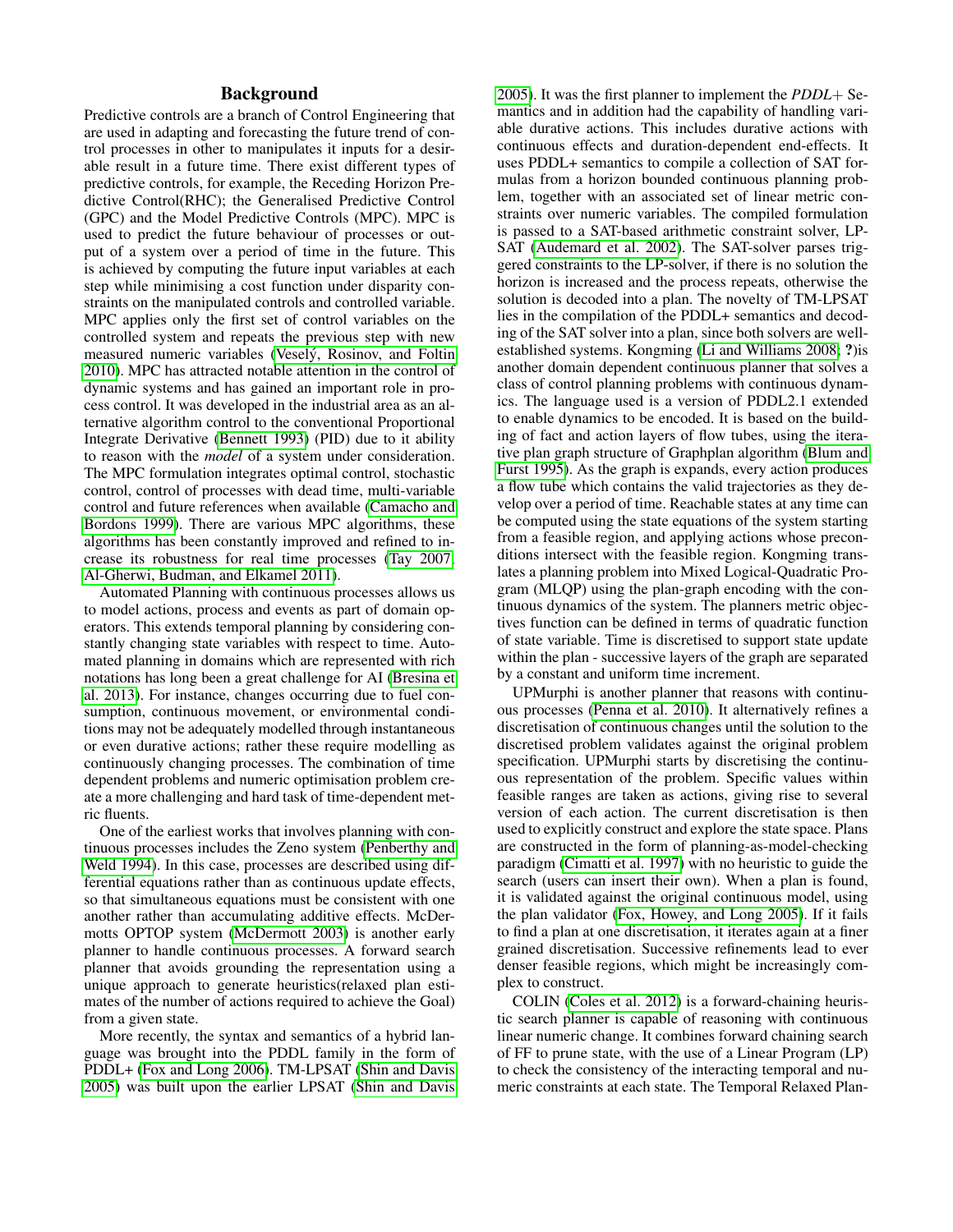ning Graph heuristic of CRIKEY3 [\(Coles et al. 2008\)](#page-7-15) is also extended to support reasoning with continuous change. A mix integer programming is used for post processes to optimise the timestamps of the actions in the plan.

As the diversity of potential planning applications has increased, so has the complexity of the continuous domain knowledge. In order to circumvent this limitation, some researchers are currently *relaxing* the complexity of the domain by discretising continuous change into discrete profiles of linear change [\(Piacentini et al. 2013\)](#page-8-4). in a similar vein, in Domain Predictive Control (Löhr et al. 2012), a discrete domain model is derived from the equations governing dynamics in the application domain, and AI planning is used to generate plans (using durative planning with PDDL 2.1). The application area is continuous (re-)planning in "switched hybrid systems". The idea is to start with the dynamical equations, and generate a discrete domain model from that; this contrasts with the work in this paper, which assumes that we create a symbolic domain model containing processes, events and actions, then use MPC derived from a model of dynamical equations as a heuristic to control forward search in a symbolic planning search space. While in the DPC work the emphasis is on applications requiring real time control, in our work we are more interested in creating a complete readable plan before execution.

## The MACOP Framework

In overview, MACOP inputs a planning domain model and problem, and searches through a space of nodes using a bestfirst heuristic to find a complete plan. A node is a point in a search space at which search frontiers or pathways intersect or branch. Operators' preconditions are checked against propositions and numeric fluents at each node, if one is satisfied, the operator effect is applied and the new state becomes the current state. The model-based numeric optimisation problem within the domain model is solved at specific nodes during node exploration. The search proceeds by applying each applicable operator to the current states in a receding horizon until a goal state is found or the node set is empty. The following subsection gives a description of the details of the algorithm.

### MACOP Algorithm Preliminaries

This section contains definitions that are fundamental to the design of the planner algorithm.

**Definition 1 (State)** *A state S is a pair*  $\langle P, R \rangle$ *, where P is the set of atomic propositions and R is an assignment of numeric variables to values. A state describes what is true of some world at a snapshot of time assuming a Closed World Assumption on S.*

**Definition 2 (Initial State)** *An Initial State is a state*  $\langle P, R \rangle$ *that is true at the start of some planning problem.*

Definition 3 (Goal Condition) *A Goal Condition is a condition*  $G = \langle Q, N \rangle$ *, where Q is a set of atomic propositions, and N is a set of conditions on numeric variables. For a goal to be achieved in some state* (*P*,*R*)*, Q must be contained in P, and the values of numeric variables in R must satisfy the conditions in N.*

Definition 4 (Domain Model) *A Domain Model DM, consist of:*

- *A set of Propositions*  $\{p_1, ..., p_k\}$
- *A set of numeric Functions*  $\{n_1, ..., n_k\}$
- *A set of Resources*  $\{r_1, ..., r_k\}$
- *A set of Actions*  $\{a_1, ..., a_k\}$
- *A set of Processes*  $\{c_1, ..., c_k\}$
- *A set of Events*  $\{e_1, ..., e_k\}$

The domain description language syntax and semantics used in this implementation is similar to *PDDL*+ [\(Fox and](#page-7-8) [Long 2006\)](#page-7-8). To save space, we refer the reader to the definition of PDDL+ for prelimiary definitions. The exact definitions (which are at variance a little with PDDL+) are given in Jimoh's thesis<sup>[1](#page-3-0)</sup>. The example action, process and event definitions in Figs 1 - 3 below, taken from the flow model of urban traffic control that we will develop later in the paper, illustrate the idea.

| <b>Algorithm 1</b> Top level algorithm of MACOP |
|-------------------------------------------------|
| Input:                                          |
| $(P,R)$ : initial state                         |
| G: Goal Condition                               |
| DM: Domain Model                                |
| $N_c$ : control horizon window                  |
| $N_p$ : horizon prediction window               |
| $\sim$ $\sim$ $\sim$ $\sim$                     |

Output: Plan.

- 1:  $\mathfrak{R} := [R]; S := []; \mathfrak{O} := null;$
- 2:  $n := (P, \Re, S)$ 3: repeat
- 4:  $Q := \{n\}$
- 
- 5:  $i := 1$ <br>6:  $\omega := S$
- 6:  $\wp := \text{SolveMPC}(n, DM, N_c, N_p, \wp)$ <br>7: **while**  $Q \neq \{\}$  and  $i \leq N_c$  and  $N \circ S \circ \wp$
- 7: while  $Q \neq \{\}$  and  $i \leq N_c$  and  $NoSolution(Q)$  do<br>8:  $n := getBest(Q, \emptyset)$
- 8:  $n := getBest(Q, \wp)$ <br>9:  $N := Example(f)$
- $N := Expand(n)$
- 10:  $Q := \text{AddTo}(N, Q)$
- 11:  $i := i + 1$
- 12: end while
- 13: if  $Q \neq \{\}$  and *NoSolution*(*Q*) then
- 14:  $n := getBest(Q, \wp)$
- 15: end if

```
16: until Q = \{\} or SolutionFound(Q)
```
## Top level algorithm of MACOP

The input to the planner is the initial state, goal condition and the domain model as defined in the preliminary definitions. As well as this, tied to the particular domain that the system is being applied to, are the fixed horizon prediction value  $N_p$  (the amount of time for which the MPC component will form a guiding plan into the future), and the value

<span id="page-3-0"></span><sup>&</sup>lt;sup>1</sup>"A Synthesis of Automated Planning and Model Predictive Control Techniques and its Use in Solving Urban Traffic Control Problem", F. Jimoh, 2016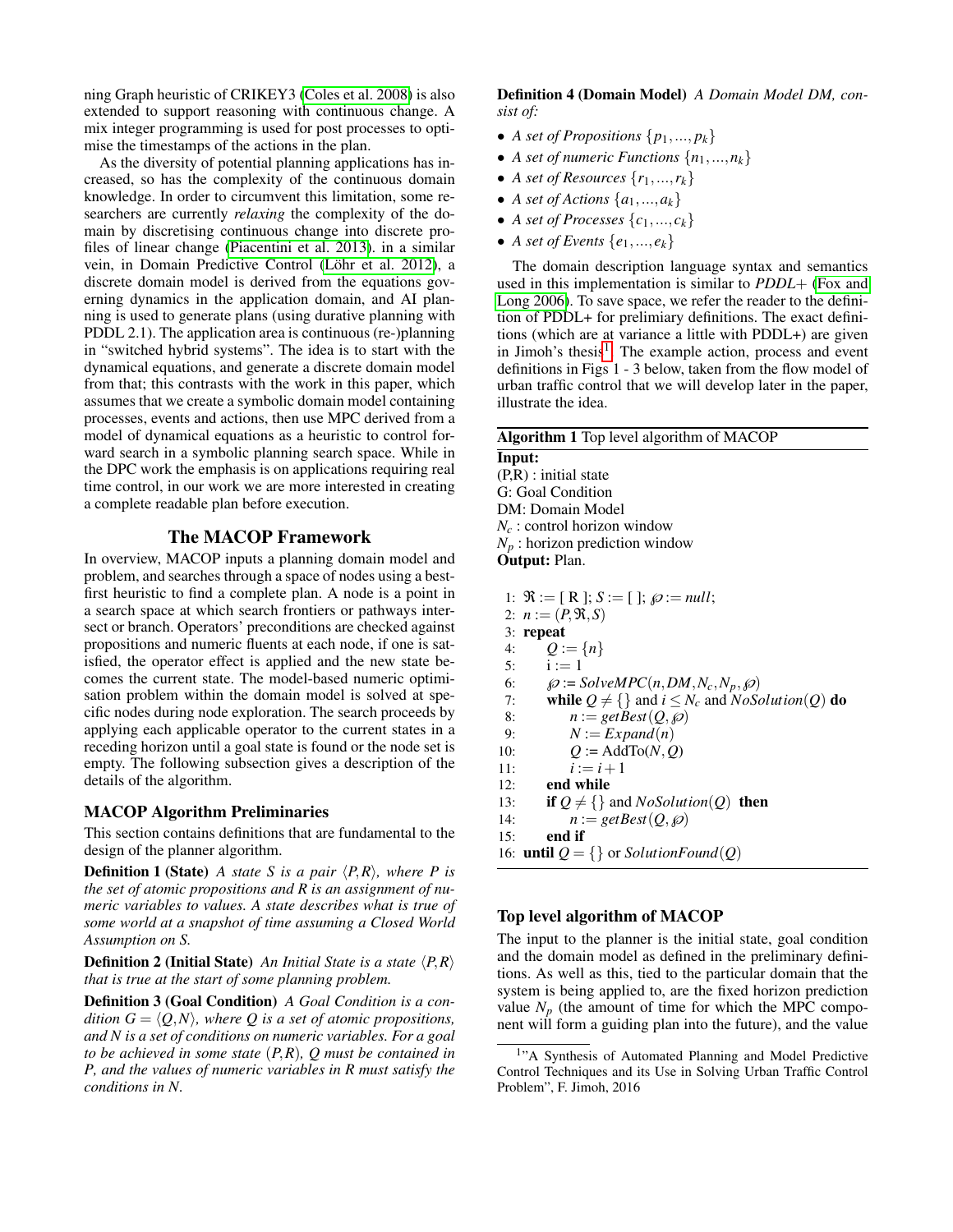```
(:action switch_to_green
:parameters [at_junction, this_phase, from_road1, to_road2]
:precondition [(intersect at_junction this_phase from_road1 to_road2)]
                [(>(queueLenght (from_road1 0.0))
                (<(interuptLevel (to_road2 7.0))]
:effect ([(JflowActive at_junction this_phase from_road1 to_road2)]) )
```
Figure 1: Sample of an Action Declaration

```
(:process Jtraffic_flow
:parameters [at_junction, this_phase, from_road1, to_road2]
:precondition [(JflowActive at_junction
               this_phase from_road1 to_road2)]
:effect ([(decrease(queueLenght (from_road1 (* #t flowrate)))
        (increase(queueLenght (to_road2 (* #t flowrate)))]) )
```
#### Figure 2: Sample of an Process Declaration

```
(:event upstreamFilled
:parameters [at_junction, from_road1, to_road2]
:precondition [(>=(queueLenght (to_road2 capacity_of_road2)))]
:effect ([(assign(queueLenght (to_road2 capacity_of_road2))
            (assign(interuptLevel (to_road2 7.0))]) )
```
Figure 3: Sample of an Event Declaration

of the control horizon window *N<sup>c</sup>* (the number of nodes that are searched between MPC prediction episodes). Both these values are determined a priori for the domain and kinds of problems that the planner is aimed at.

A node in the search space is made up of 3 components: (1) a set of propositions as previously defined as the "P" component of a state (2) a *sequence* of the numerical variable components in the "R" component of the state, the sequence capturing their history over a fixed time horizon (3) a partial plan. Lines 1-2 initialise a node.  $\varphi$  is the variable that stores dynamic prediction values output from the MPC process over successive horizons, and is initially set to null.

Within the outer loop Line 4-5 initialise the search space, and in Line 6 the MPC optimization process is called. This returns numeric values for control variables which can be interpreted as a set of *predicted actions* that if executed will lead towards the objective function.

The inner loop (Line 7 - 12) expands search within a fixed horizon  $N_c$ . Within the loop the best open node n is chosen and removed from *Q*. This choice is informed by the output of MPC: the node which is closest to the trajectory given by the partial plan in the current  $\wp$  is picked. Currently, MA-COP uses no other built-in specific heuristics based on the goal condition. In Line 9 the node chosen for expansion is then expanded to return a set of successor nodes, N, which are added to the open node set. Details of the expansion algorithm is given in Algorithm 2 below. After the inner loop exits, if no solution has been found, then the best node is chosen, extracted from *Q*, and used as the start node for a new search within a new horizon. While the selection of one node creates incompleteness in the system, it limits the

search, and uses the direction from the MPC component to decide which the best node is to go forward with. Line 16 repeats the search and optimisation processes from the current node until *SolutionFound* flag is true or the search cannot find a solution (the open node set is empty).

#### Expanding Search Nodes

An action is an instance of an operator within the domain model. Its preconditions could be logical, or both logical and numeric inequalities and its effect are logical and/or numeric updates to the current state where the action is executed. For instance, the action 'switch to green' in Fig [1](#page-4-0) has a logical precondition that the two roads must be intersected at the junction and must be sharing the same green phase. It also has numeric preconditions such as the interrupt level of the connected road must be less that interrupt level seven. The effect of this action changes the logical state of the phase at the junction of the two roads to be active, which subsequently starts a process at that junction in the next node.

Search space expansion of the current node *n* occurs by applying actions that satisfy the conditions at a node, or by time passing for a unit of time. The effect of an action changes the state at a node, as shown in Algorithm 2. This makes certain assumptions on the semantics of events, such as different orders of simultaneous events make no difference.

When a process is initiated at a given node, the process will run while its precondition holds. Whenever there is a process in our domain representation there must always be a corresponding event to monitor and control the process.

A grounded process within the domain runs for a period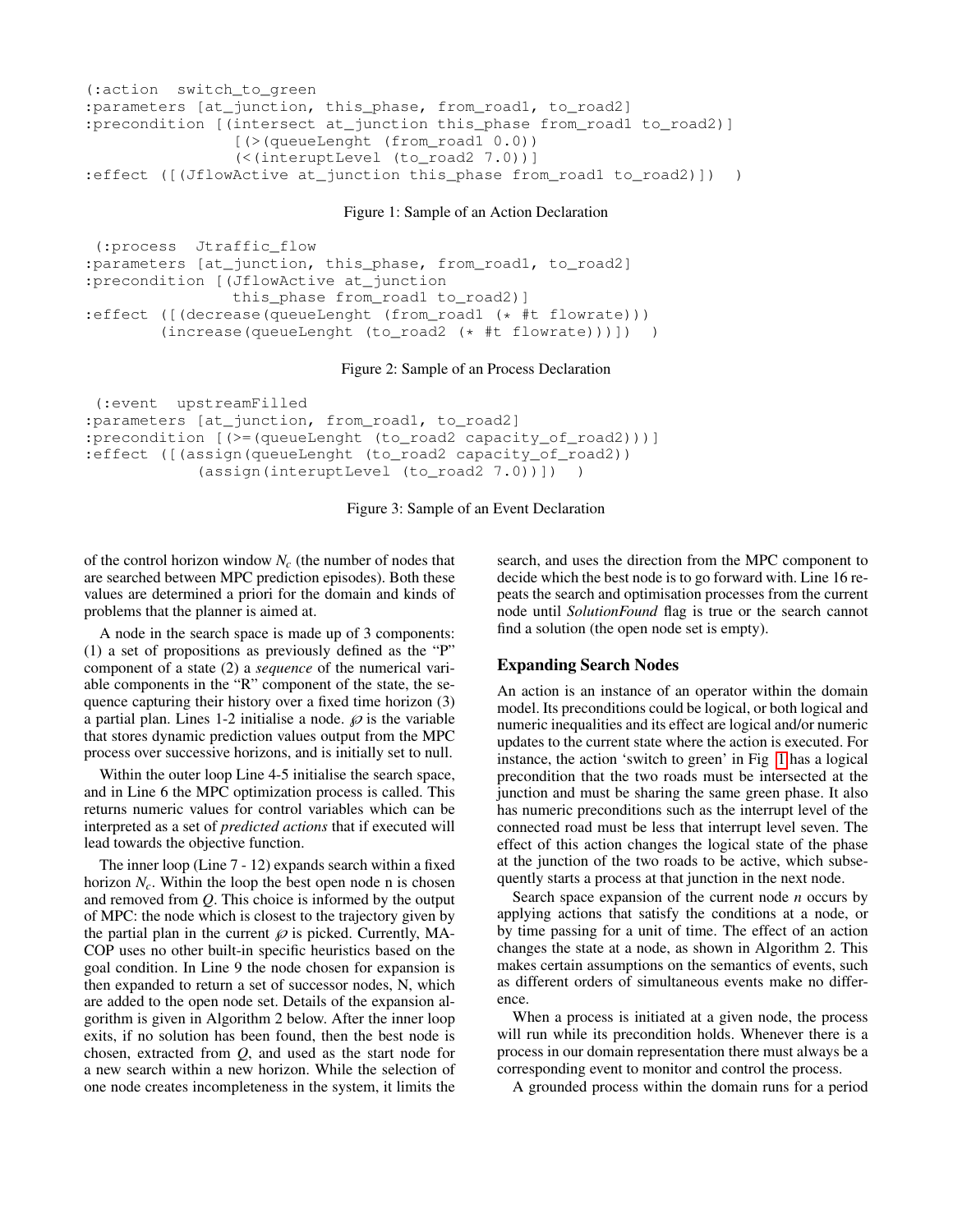| Algorithm 2 Algorithm for Expand(n) |  |  |  |
|-------------------------------------|--|--|--|
|                                     |  |  |  |

#### Input: n Output: N

 $N := \{\}$  $E := \{e' | e' \text{ is an instantiation of some event } e \in DM, \text{ and }$ *n* makes *e* 0 .*pre* true };  $n :=$  apply all events in *E* sequentially to *n*  $O := \{o' | o'$  is an instantiation of some operator  $o \in DM$ , and *n* makes  $o'$ . *pre* true } for all  $o' \in O$  do  $n' := \text{apply } o'$  to *n*  $N := N \cup \{(n', I, n', \Re, [\omicron' ] + +n', S)\}$ end for  $P := \{ p' | p' \text{ is an instantiation of some process } p \in DM, \}$ and *n* makes  $p'$ . *pre* true } for all  $p \in P$  do  $n :=$  apply *p* for one time unit to *n* end for *N* := *N*∪{*n*}

of time once it is initiated within the search node. The time is discretised into single step counts(E.g.  $t = 1, 2, 3...t_n$ ) where  $t_n$  is the duration of simulation of the process. Processes are started as a result of an action initiating the process or an event triggering the start of a process. The preconditions could be logical or numeric inequalities and their effects are also numeric update to the current state where the process is activated. An example of a process initialisation is the resulting effect of an action "switch-to-green" (Figure 1). This action effect could lead to a process flow of vehicles starting, from one road link to another, at the rate of flow of traffic through that junction for the duration of active green phase at the junction (Figure 2). The process would continue to run until the specified simulation time elapses or there is an internally generated event that halts the process.

## The MPC Solver: generating and using a dynamic prediction table

Whenever the horizon control value  $N_c$  is reached, the stored past numeric fluents in node *n* are used to generate a dynamic prediction table over the period of prediction horizon count *Np*, via the *SolveMPC* procedure. The generated values are passed to a numeric optimisation procedure to compute the best control values,  $\wp$ , for the next set of alterations taking into considerations all the constraints in the domain.

The optimiser is a procedure which works as a planning as satisfiability(SAT) problem solver (originally used in [\(Au](#page-7-9)[demard et al. 2002;](#page-7-9) [Shin and Davis 2005\)](#page-8-2)). The continuous variables with their corresponding constraint values are translated at a given search node into a linear programming problem. The best combination of inputs that satisfies the given numeric constraint are returned to the node.

For instance, assume  $N_c$  is set to 500 node count and  $N_p$  is set to 30 seconds. The planner keeps track of the node counts and retrieves past numeric fluents at every 500 node count. It will use this numeric information to generate a new dynamic

prediction table of changes in numeric values over the period of prediction horizon of 30 seconds. The generated values will be passed to the optimiser to compute the best actions for the subsequent search period taking into considerations all the constraints in the domain.

How this table is generated depends on the application; below we illustrate this with a UTC domain.

## Application of MACOP to a UTC Domain

We illustrate the working of the MACOP framework with a specific UTC application. The application is extracted from a town center area in the United Kingdom.The domain model consists of both static and dynamic parts. The static part represents the road network topology, i.e., roads, their capacity, length and junctions connecting the roads. The road network is represented by a directed graph, where edges stand for road links and vertices stand for either junctions, source or sink roads. Sources are roads where vehicles enter the network, while sink road are roads where vehicles exit the network. The dynamic part represents the length of queues (relating to vehicle occupancy on a link) on each road and the flowrate of vehicles on such roads. The dynamic information changes as vehicles are moving through the road network.

For example, if a predicate (link nLSouth wDStr) is present in some state, then in this state the road nLSouth is linked to wDStr, thus allowing the flow of traffic from nL-South to wDStr if all other constraints are satisfied. A UTC Planning Problem addresses the problem of effective navigation of vehicles through a given road network from source to sink roads while optimising traffic flow. This is equated to minimising the accumulated queues at each of the junctions in the network.

A "store-and-forward" traffic flow model is used to formulate a state space MPC system for this work. The storeand-forward traffic flow model was proposed in 1963 by Gazis and Potts with the desire of getting a balanced tradeoff between control accuracy and computational efforts. The mathematical treatment of this model is covered by various works, and recently by Guo et al [\(Guo, Gang, and Zhang](#page-7-16) [2014\)](#page-7-16), hence we will not repeat the mathematics here but refer the reader to that work. The method sets up:

- 1. a set of equations  $x(k) = x(k+1) + K$  which relates the number of vehicles in a road link x at time step k, with the number of vehicles in the same link x at step k+1, given the effect of those flows over one unit of time. K encapsulates all the effects of flows into x from other links, all the flows out of x into other links, as well as the traffic signal condition at that step. Flow rates are estimated using values that are obtained from historical traffic databases. The equations gives the basic dynamical relations in the system: they take into account all the processes affecting link x at once (this is somewhat different to the domain model's process specification in Figure 2, which specifies one flow between two road links in isolation).
- 2. relations capturing all the constraints in the system: the maximum and minimum green times, the maximum number of vehicles that can occpy each link, etc.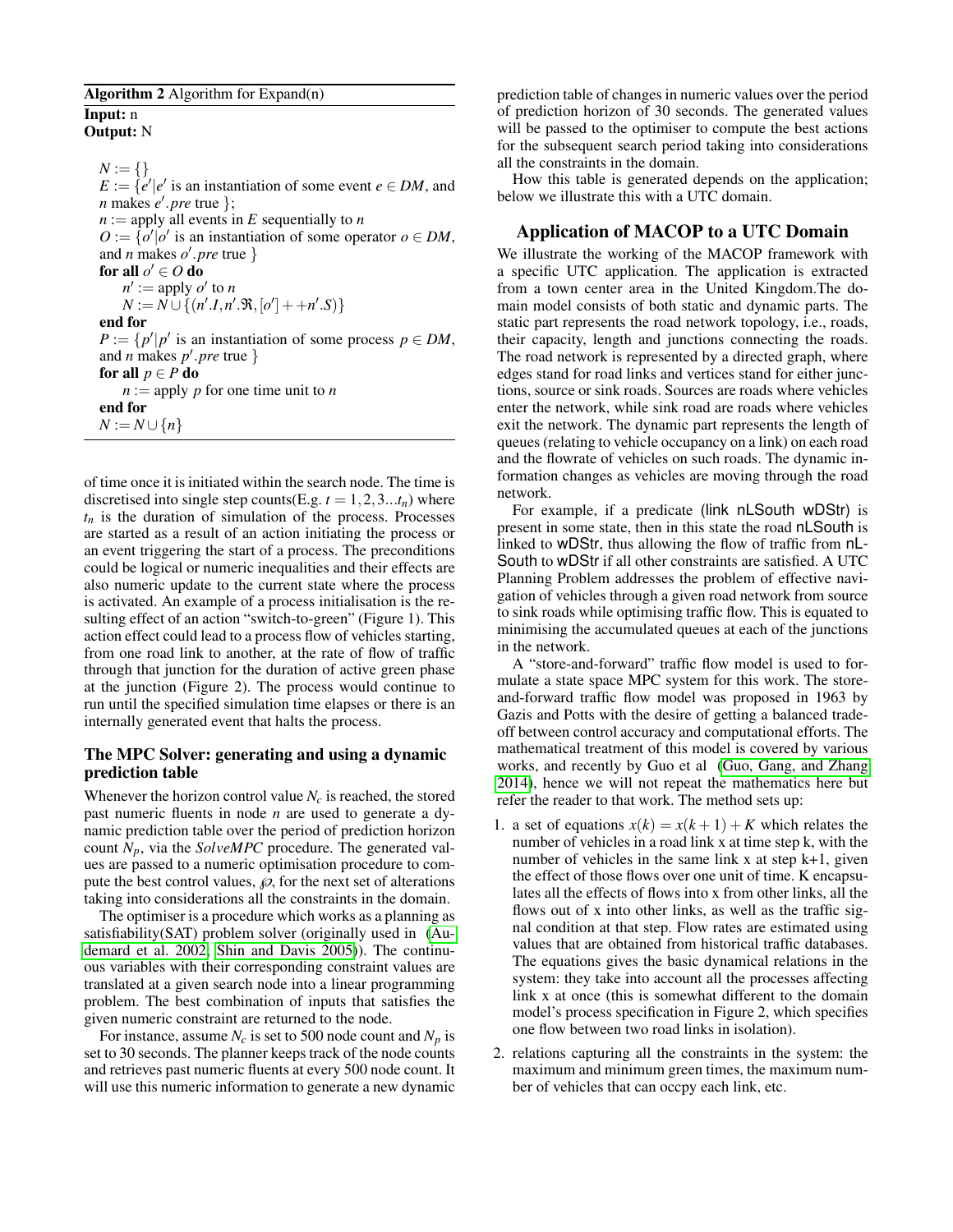The series of linear equations/relations making up (i) and (ii) are then input to a linear optimiser. The variables that the optimiser can change are the green light times, at each junction, and the objective to be optimised (minimised) is the sum of vehicles in queues. The output is the timings over the look-a-head period of changes to the lights in each junction, which minimises the overall occupancy. These timings equate to actions which change the lights over the horizon period, and hence form heuristics to the search process in the planner.

#### Setup and Evaluation

The MACOP algorithm, and the embedded MPC solver, are implemented in Netbeans Java 8.0. The domain and problem representation (in this case the traffic domain description) were also developed in Java syntax to ease the parser and integration issues. The experiments were carried out on an Intel(R) Core(TM) i7-4702MQ CPU, 2.20GHz, with 16GB RAM.

We evaluated the performance of MACOP on the UTC domain previously introduced: the UTC problem is a tafffic network problem, comprising of 12 roads connected by junctions, 2 linked roads and 3 junctions. The number of vehicles on road links is meansured by the queue length. Each junction is designed to have more than one signal stage to test the ability of MACOP to split the green time between the two stages at a junction based on current state of the queue length associated to each road at the junction. The network model also has connected roads linking other roads without a signaled junction, in order to test the ability of MACOP to reason with the dynamic state of those connected roads that are not directly linked to a junction in the network.

The plans that MACOP generates contains a list of switch actions over time representing signal changes in the junctions in the region. The switch action is executed at a time when it anticipates a better optimum green stage than the fixed value during search space.

We evaluated the effectiveness of the embedded MPC approach in the MACOP algorithm to optimise traffic flow during changes in traffic situation. We tested the performance of the planner based on its ability at controlling the signaled junctions to accommodate for the changes in traffic situation. As no benchmark set exists yet for PDDL+ problems, we created a variation of MACOP, a version without MPC integrated (Fixed Signal) that reasons with numerics like a numeric planner [\(Hoffmann 2003\)](#page-7-17).

Both instances used the same formulation of the given domain and problems:

- Fixed The signal duration at the junctions are fixed from the initial state to the goal state: the planner decides what flows are turned on/off by the signals. Hence, an action could be to switch a (fixed duration) stage from red to green.
- Controlled The signal is fully controlled by the planner. In this case, the signal is fixed at the initial state, but the planner can change the signal duration during search space using the embedded MPC approach in MACOP to optimise

<span id="page-6-0"></span>

Figure 4: Run-times of MACOP with Fixed signal (right) and controlled (left). The y-axis shows run-time in microseconds (time taken to output a complete plan), the x-axis represents the size of the queue length. Thus, problems which start with an increased queue length indicate a more congested network, and hence a more complex problem.

the green phase at a junction based on traffic demands within the network.

We constructed several problems within the UTC domain with increasing complexities. These problems are useful for our evaluation as it highlights the benefits of the MPC integration (controlled signal) over the numeric AI searching (fixed signal) mechanism. Fig [4](#page-6-0) shows the times taken by MACOP to solve problems in our test suite.

The same time discretisation is used  $t = 1.0$ , for all problems in our UTC domain.

We investigated the speed of MACOP on different volumes of traffic and bottlenecks to test the performance of MACOP during traffic congestion. We also evaluated the quality of plans generated by comparing the number of actions, processes and plan length in the fix signalled plan to the controlled signalled plan. We generated several traffic flows by increasing the percentage of queues to create heavier traffic flow in the experiment.

#### **Discussion**

The results show that both fixed and controlled strategies perform well in lesser traffic conditions (problems with less complexities). However, there is a vast difference between the two instances when the traffic condition becomes heavier with increasing bottlenecks (i.e increasing complexities). The planning time of the controlled instance is steady while the performance of the fixed time strategy gets worse with increasing problem complexities. The total number of actions and processes in the fix instance is 45% more than the total number of actions and processes in the controlled instance. Also, the plan length of the controlled instance is less than the plan length of the fixed instance. This gives evidence that MACOP generates quality plans. In terms of coverage, both configurations are able to solve the problems in the domain, but the runtime is less in the controlled instance than the fixed instance. This shows the advantage of the more informed MACOP reaching goal conditions in less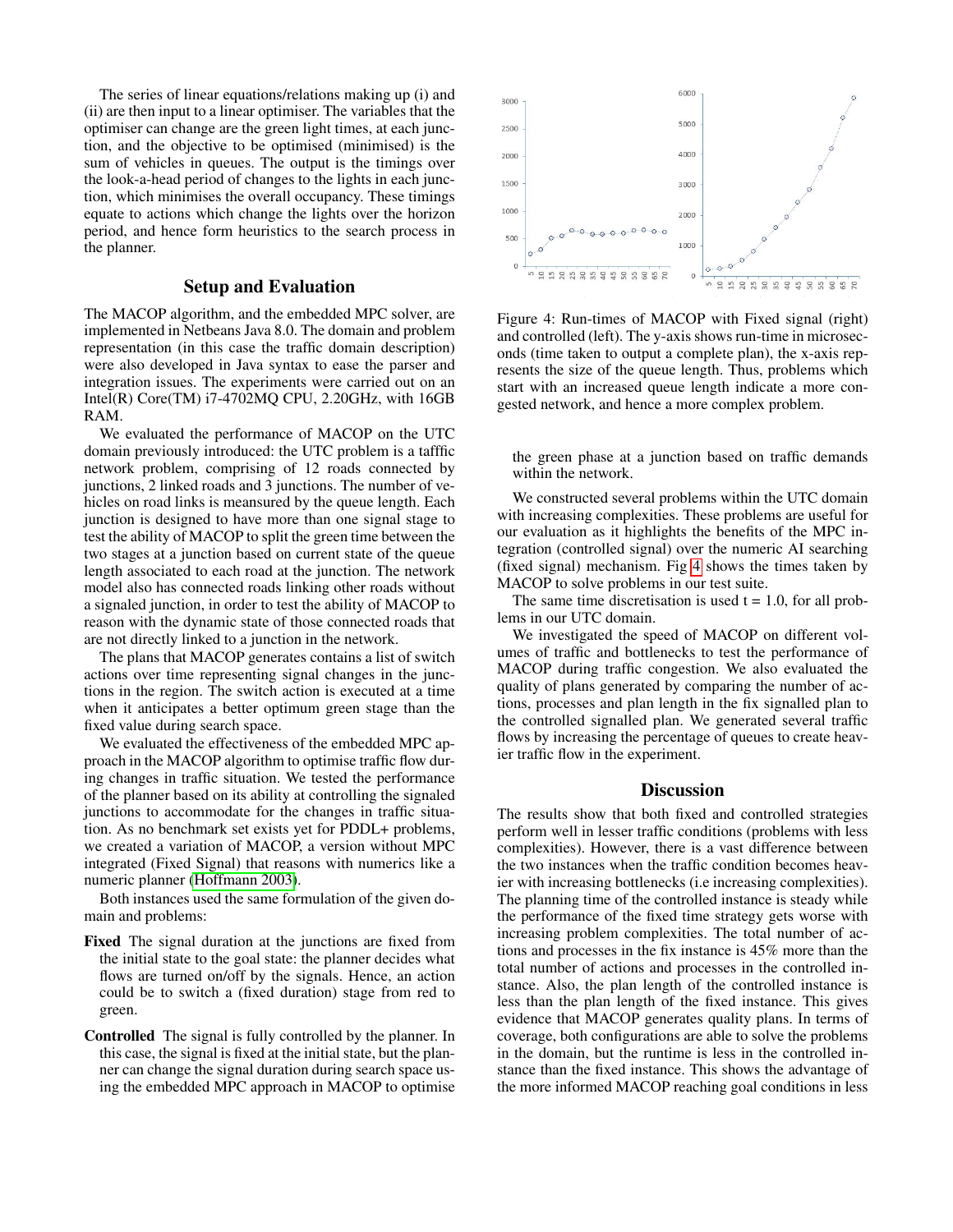time.

The ability to create rich representations of UTC domain makes it easier to reason with some logical constraints within the road network, in contrast to a classic MPC controller might not be able to handle them. The MPC approach, on the other hand, utilising domain-dependent knowledge, helps to dynamically control the green split which the searching mechanism might not be able to simulate. Combining the two approaches this way helps to control a signalled junction while still taking care of the logical reasoning within the network of roads.

At the moment, the planner works offline. The generation of plans is only based on the formal description of the environment. The state of the system at the time of executing the plan is assumed to be adequately modelled. Hence, a change in a state prior to plan execution is not taken into consideration. Thus, the domain model is robust enough to take care of the gaps or differences between the conceptual model and the real world. In a dynamic environment where unpredictable changes are likely to occur, however, the planner will need to have constant feedback from the effect of its actions on the domain environment. Thus, online planning will be employed in this situation.

#### Conclusion

In this paper we have described a UTC dependent, but scenario and configuration independent planning system called MACOP. It supports the encoding of domains containing continuously changing processes, events and actions. We presented a new approach for such problems areas, integrating MPC and search space planning, by using MPC as a control heuristic for a discretised forward search space. We described the implementation and performance of our MACOP hybrid algorithm, when tested on a network of connected roads. While our implementation is not yet competitive with state of the art hybrid planners, we have used the application to UTC to show the feasibility and promise of this partticular type of hybrid integration. Future work includes integrating state-of-the-art heuristics into the search space planning process to improve the performance, stability and robustness of the planner. Also, a more efficient optimiser needs to be employed to improve the robustness to larger networks of constraints, rather than the simple solver that was employed in the current implementation.

#### References

- <span id="page-7-4"></span>[Al-Gherwi, Budman, and Elkamel 2011] Al-Gherwi, W.; Budman, H.; and Elkamel, A. 2011. A robust distributed model predictive control algorithm. *Journal of Process Control* 21(8):1127–1137.
- <span id="page-7-9"></span>[Audemard et al. 2002] Audemard, G.; Bertoli, P.; Cimatti, A.; Kornilowicz, A.; and Sebastiani, R. 2002. A SAT-based approach for solving formulas over boolean and linear mathematical propositions. In *Proc. 18th Int. Conf. on Automated Deduction*, volume 2392, 193–208. Springer-Verlag, LNAI Series.
- <span id="page-7-2"></span>[Bennett 1993] Bennett, S. 1993. *A History of Control Engi-*

*neering 1930-1955*. Hitchin, Herts., UK, UK: Peter Peregrinus, 1st edition.

- <span id="page-7-11"></span>[Blum and Furst 1995] Blum, A., and Furst, M. 1995. Fast planning through planning graph analysis. In *Proceedings of the International Joint Conference on Artificial Inteligence (IJCAI-95)*.
- <span id="page-7-5"></span>[Bresina et al. 2013] Bresina, J. L.; Dearden, R.; Meuleau, N.; Ramakrishnan, S.; Smith, D. E.; and Washington, R. 2013. Planning under continuous time and resource uncertainty: A challenge for ai. *CoRR* abs/1301.0559.
- <span id="page-7-3"></span>[Camacho and Bordons 1999] Camacho, E., and Bordons, C. 1999. *Model predictive control*. London: Springer.
- <span id="page-7-12"></span>[Cimatti et al. 1997] Cimatti, A.; Giunchiglia, F.; Giunchiglia, E.; and Traverso, P. 1997. Planning via model checking: A decision procedure for *r*. In Steel, S., and Alami, R., eds., *ECP*, volume 1348 of *Lecture Notes in Computer Science*, 130–142. Springer.
- <span id="page-7-15"></span>[Coles et al. 2008] Coles, A. I.; Fox, M.; Long, D.; and Smith, A. J. 2008. Planning with problems requiring temporal coordination. In *Proc. 23rd AAAI Conf. on Artificial Intelligence*.
- <span id="page-7-14"></span>[Coles et al. 2012] Coles, A. J.; Coles, A.; Fox, M.; and Long, D. 2012. Colin: Planning with continuous linear numeric change. *J. Artif. Intell. Res. (JAIR)* 44:1–96.
- <span id="page-7-8"></span>[Fox and Long 2006] Fox, M., and Long, D. 2006. Modelling mixed discrete-continuous domains for planning. *J. Art. Int. Res. (JAIR)* 27:235–297.
- <span id="page-7-13"></span>[Fox, Howey, and Long 2005] Fox, M.; Howey, R.; and Long, D. 2005. Validating plans in the context of processes and exogenous events. In Veloso, M. M., and Kambhampati, S., eds., *AAAI*, 1151–1156. AAAI Press / The MIT Press.
- <span id="page-7-16"></span>[Guo, Gang, and Zhang 2014] Guo, C.; Gang, X.; and Zhang, M. 2014. Model predictive control implementation and simulation for urban traffic networks. In *Proceedings of 2014 IEEE International Conference on Service Operations and Logistics, and Informatics*, 334–340.
- <span id="page-7-17"></span>[Hoffmann 2003] Hoffmann, J. 2003. The Metric-FF Planning System: Translating "Ignoring Delete Lists" to Numeric State Variables. *J. Art. Int. Res. (JAIR)* 20:291–341.
- <span id="page-7-0"></span>[Jimoh 2015] Jimoh, F. 2015. A synthesis of automated planning and model predictive control techniques and its use in solving urban traffic control problem.
- <span id="page-7-10"></span>[Li and Williams 2008] Li, H., and Williams, B. 2008. Generative systems for hybrid planning based on flow tubes. In *Proc. 18th Int. Conf. on Aut. Planning and Scheduling (ICAPS)*.
- <span id="page-7-1"></span>[Löhr et al. 2012] Löhr, J.; Eyerich, P.; Keller, T.; and Nebel, B. 2012. A planning based framework for controlling hybrid systems. In *ICAPS*.
- <span id="page-7-7"></span>[McDermott 2003] McDermott, D. 2003. Reasoning about Autonomous Processes in an Estimated Regression Planner. In *Proc. 13th Int. Conf. on Aut. Planning and Scheduling (ICAPS)*.
- <span id="page-7-6"></span>[Penberthy and Weld 1994] Penberthy, S., and Weld, D. 1994. Temporal Planning with Continuous Change. In